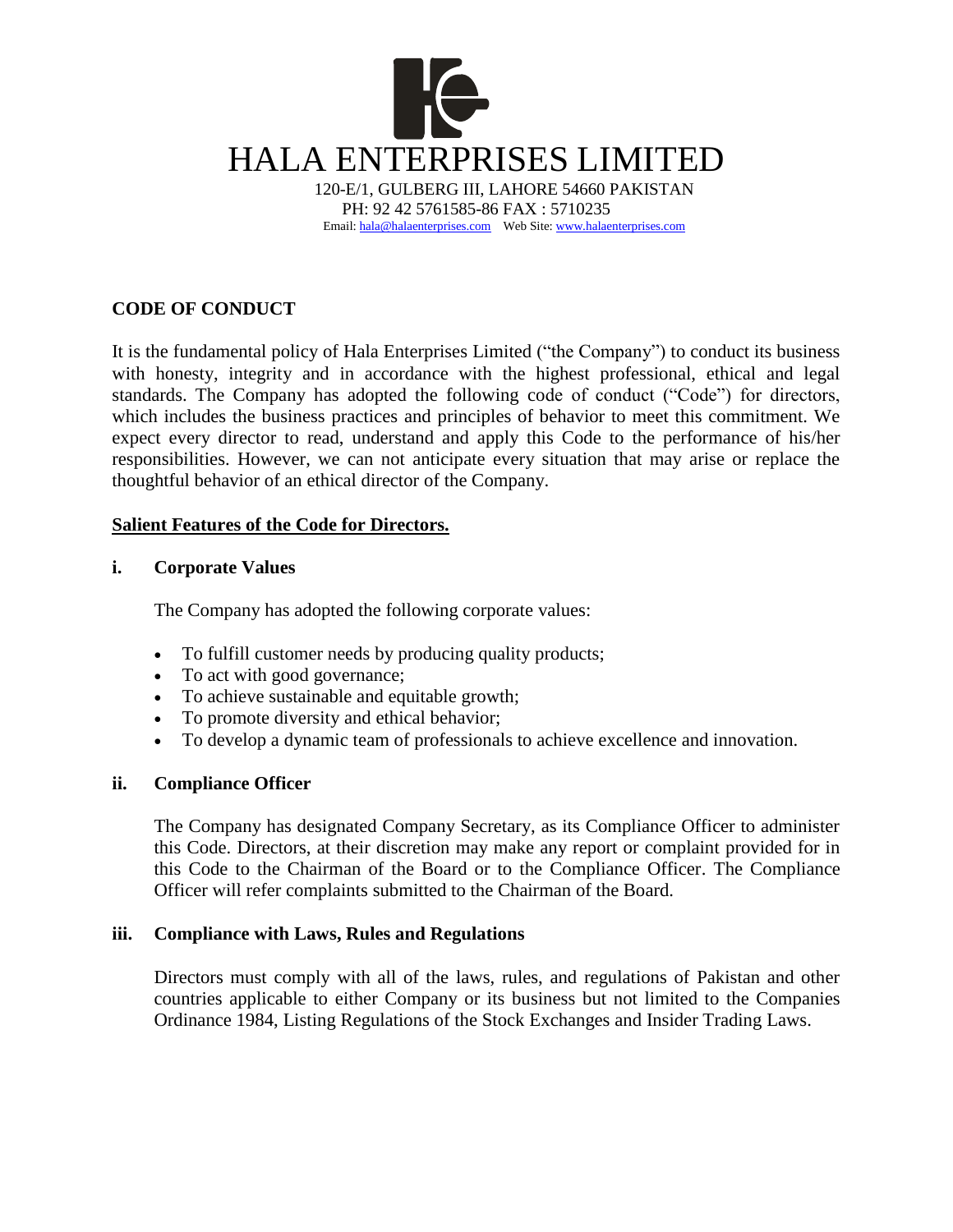

# **iv. Conflict of Interest**

A "conflict of interest" may exist whenever the interests of a director conflict in any way (or even appear to conflict) with the interests of the Company. A conflict of interest may arise where a director derives personal benefit by making or influencing decisions relating to a business transaction. Each Director must avoid any conflict of interest between the Director and the Company and its associated or subsidiary undertaking(s). Any situation that involves, or may reasonably be expected to involve, a conflict of interest with the Company, should be disclosed promptly. If directors have a question, they are expected to consult with the Chairman of the Board or the Compliance Officer. Any director who becomes aware of a conflict or potential conflict of interest is expected to bring it to the attention of the Chairman of the Board or the Compliance Officer.

# **v. Corporate Opportunities**

Directors shall not take for themselves personally any business opportunities that belong to the Company or are discovered through the use of corporate property, information or position.

# **vi. Confidentiality**

All directors must maintain the confidentiality of confidential information entrusted upon to them by the Company, except when the applicable Company authorizes disclosure or disclosure is required by laws, regulations, or legal proceedings. The term "confidential information" includes, but is not limited to, non-public information that might be of use to competitors of the Company, or harmful to the Company or its customers if disclosed. Directors are expected to consult the Chairman of the Board or the Compliance Officer if they believe they have a legal obligation to disclose confidential information.

# **vii. Honesty, Integrity and Fair Dealing**

Directors must act honestly and fairly and exhibit high ethical standards in dealing with all the stakeholders, suppliers, customers, bankers, etc.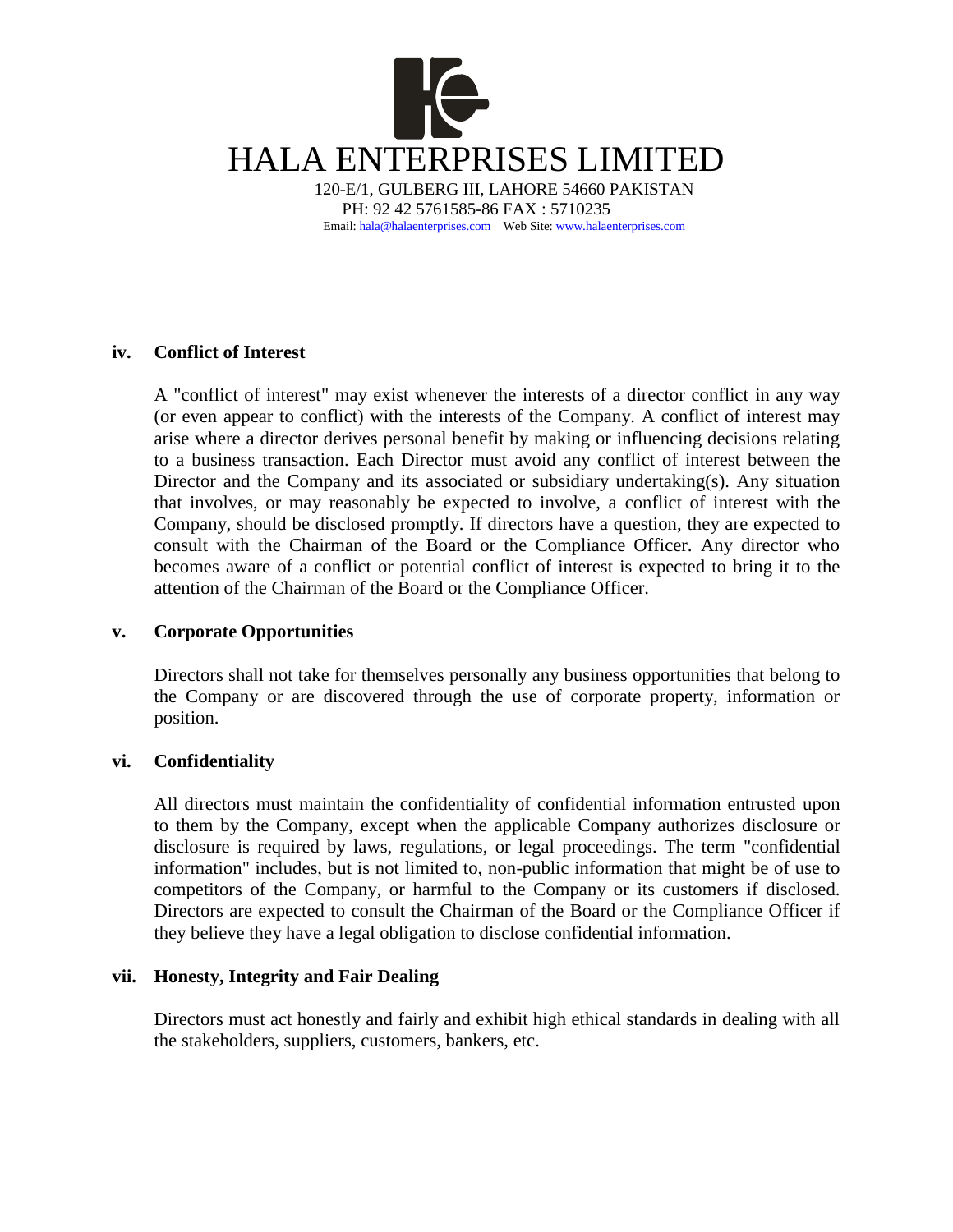

PH: 92 42 5761585-86 FAX : 5710235 Email[: hala@halaenterprises.com](mailto:hala@halaenterprises.com) Web Site[: www.halaenterprises.com](http://www.halaenterprises.com/)

# **viii. Protection and Proper Use of Company Assets**

All directors are expected to exercise their business judgment in a manner that protects the assets of the Company and promotes their efficient use. All assets of the Company are to be used for legitimate business purposes.

# **ix. Encouraging the Reporting of any Possible Illegal or Unethical Behaviour**

Directors should take steps to ensure that the Company promotes ethical behavior; encourages employees to talk to supervisors, managers and other appropriate personnel when in doubt about the best course of action in a particular situation; encourages employees to report violation of laws, rules, regulations, Company policies and procedures or the Company's Code of Conduct to appropriate personnel; and informs employees that the company will not allow any retaliation for reports made in good faith.

### **x. Public Company Reporting**

As a public company, it is of critical importance that the Company's filings with the Securities and Exchange Commission of Pakistan, the State Bank of Pakistan and the concerned Stock Exchange(s) on which the shares of the Company are or may be listed be full, fair, accurate, timely and understandable. Directors may be requested to provide information necessary to ensure that the Company's published reports meet these requirements. The Company expects directors to provide prompt and accurate answers to enquiries relating to its public disclosure requirements.

### **xi. Disclosure of Interest**

Directors are also required to disclose, at the time of appointment and on an annual basis the directorships and/or memberships they hold in other companies. Where any director of the Company or his/her spouse sell, buy or transact, whether directly or indirectly, in shares of the Company, he/she shall immediately notify in writing to the Company Secretary of such transaction. Such director shall also deliver a written record of the price, number of shares, form of share certificate (physical or electronic), and nature of transaction to the Company Secretary within four days of effecting the transaction. The notice of the director shall be presented by the Company Secretary at the meeting of the Board immediately subsequent to such transaction.

### **xii. Insider Trading**

No director shall, directly or indirectly, deal in the shares of the Company in any manner during the Closed Period prior to the announcement of financial results. All directors shall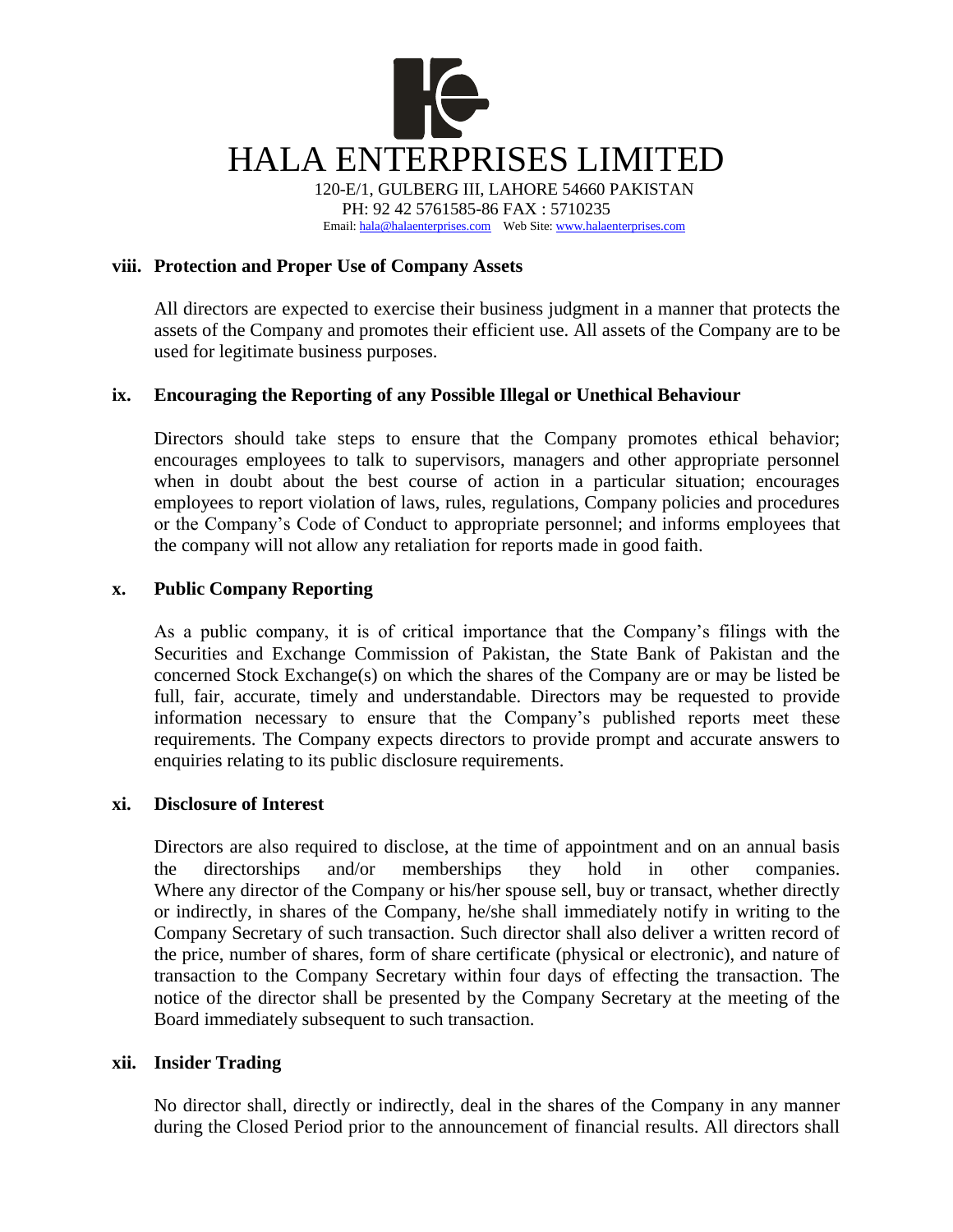

be advised about the closed period at the time of circulating the agenda and working papers for the Board meetings.

The Closed Period shall start from the day when any document/statement, which forms the basis of price sensitive information, is sent to the Board and terminate after the information is made public.

### **xiii. Compliance Procedures**

Directors should disclose any suspected violations of this Code promptly in the immediate subsequent meeting of the Board of Directors.

### **xiv. Amendment, Modification and Waiver**

This Code may be amended, modified or waived only by the Company's Board of Directors and must be publicly disclosed if required by any applicable law or regulation. As a general Policy, the Board will not grant waivers to the Code.

# **KEY HR POLICIES AND CODE OF CONDUCT FOR EMPLOYEES**

This code and related policies are the source of guidance for conduct and applies to all employees (senior manager, staff and workers) of Hala Enterprises Limited ("the Company"). Employees are required to follow the code of conduct. Therefore, it is the personal responsibility of all employees to read, understand and apply this code in their day to day affairs.

It is understood that all employees are ambassadors of the company, both at work and otherwise. For example, if an employee is not at work and wears a shirt with the logo of the Company or drives a vehicle with the logo of the Company, people would perceive that the employee is representing his/her company. Employees are therefore required to follow the code because an employee's conduct affects the image of the company.

This code and related policies will actively be made available to all employees and can be accessed at any time on the Company's website. If an employee has supervisory or leadership role, than he/she has additional responsibility to:

- Educate his/ her subordinates on this code and related policies and the requirements applicable to their work activities;
- Promote compliance with this Code of Conduct and other relevant policies, standards, and procedures; and
- Report suspicions or allegations of employee misconduct in accordance with company's procedures.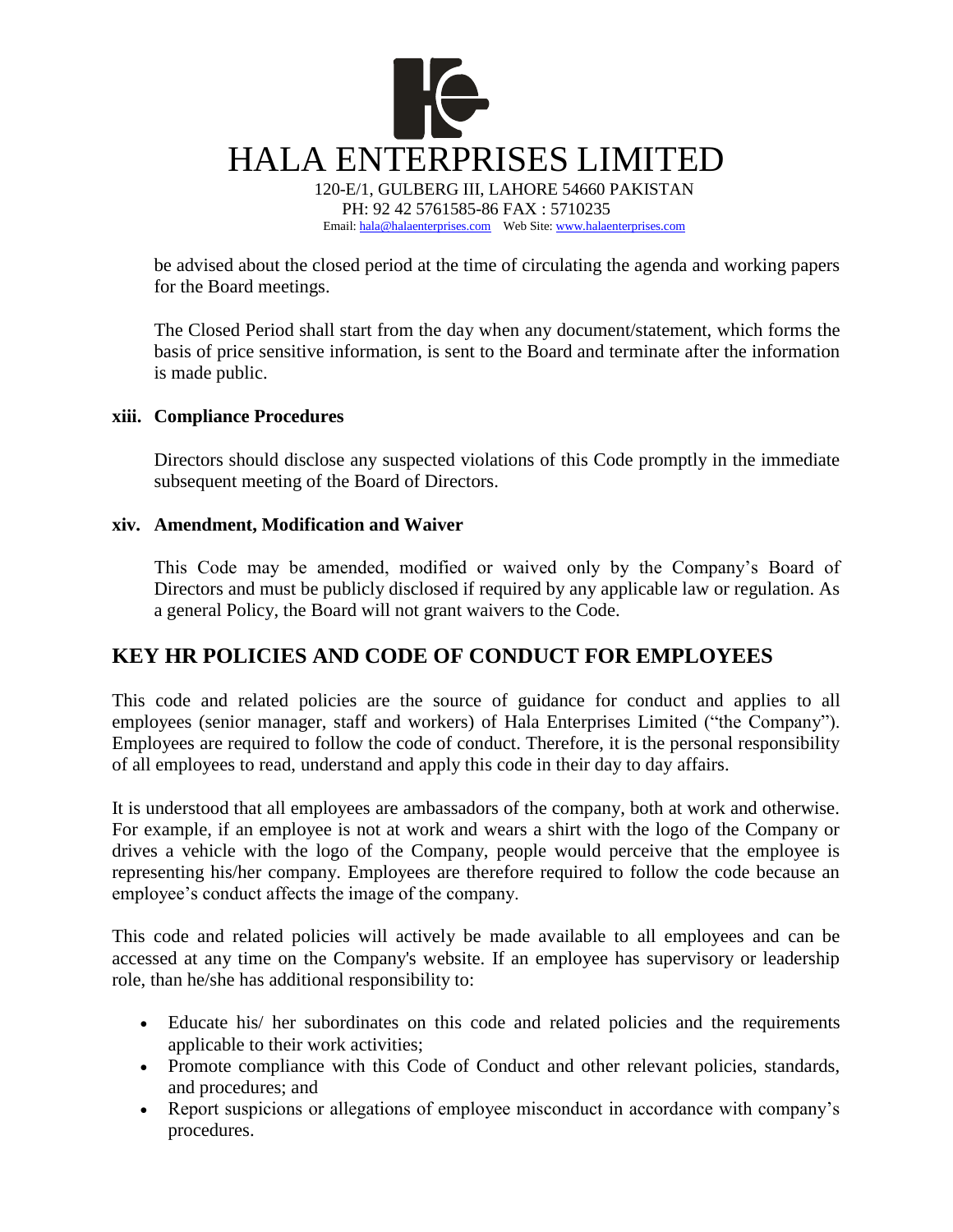

Email[: hala@halaenterprises.com](mailto:hala@halaenterprises.com) Web Site[: www.halaenterprises.com](http://www.halaenterprises.com/)

This Code of Conduct is not intended to supersede any other applicable legal or regulatory requirements of the country in which business of the Company is in operation.

# **Key HR Policies and Salient Features of the Code for Employees**

# **i. Compliance Office:**

The Human Resources department will act as Compliance Office for the code. If an employee has any queries, problems or issues relating to the Code he or she should contact with Human Resources department. The Compliance Office is responsible to educate, train and develop understanding of the code among employees.

# **ii. Health, Safety & Environment Policy:**

Hala Enterprises Limited tries to arrange a safe work environment on its premises. The safety of employees, customers and public is the most important issue on the company's production facilities, offices, outlets and any other place where the work of the company is in process. An employee must strictly follow the safety policies and procedures and immediately report to their supervisor in case of any occupational injuries and illness, injuries to non-employees, and damage to property resulting from any business activities. To preserve and protect the environment, all staff members should:

- Design and operate the Company's facilities and processes so as to ensure the trust of adioining communities.
- Promote resource conservations, waste minimization and the minimization of the release of chemicals / gas into the environment.
- Provide employees customers, suppliers, public authorities and communities with appropriate information for informed decision making; and
- Strive continuously to improve environmental awareness and protection.

# **HSE POLICY STATEMENT**

We, Hala Enterprises Limited, aim to become the leader in edible oil products. HALA is aware that operating its business in production services has significant health, safety and environmental aspects to be handled. It is therefore essential that all stakeholders concerned with the operation of the company take appropriate steps to protect the environment as well as personnel from harm. To this end we at HALA commit to the following statements: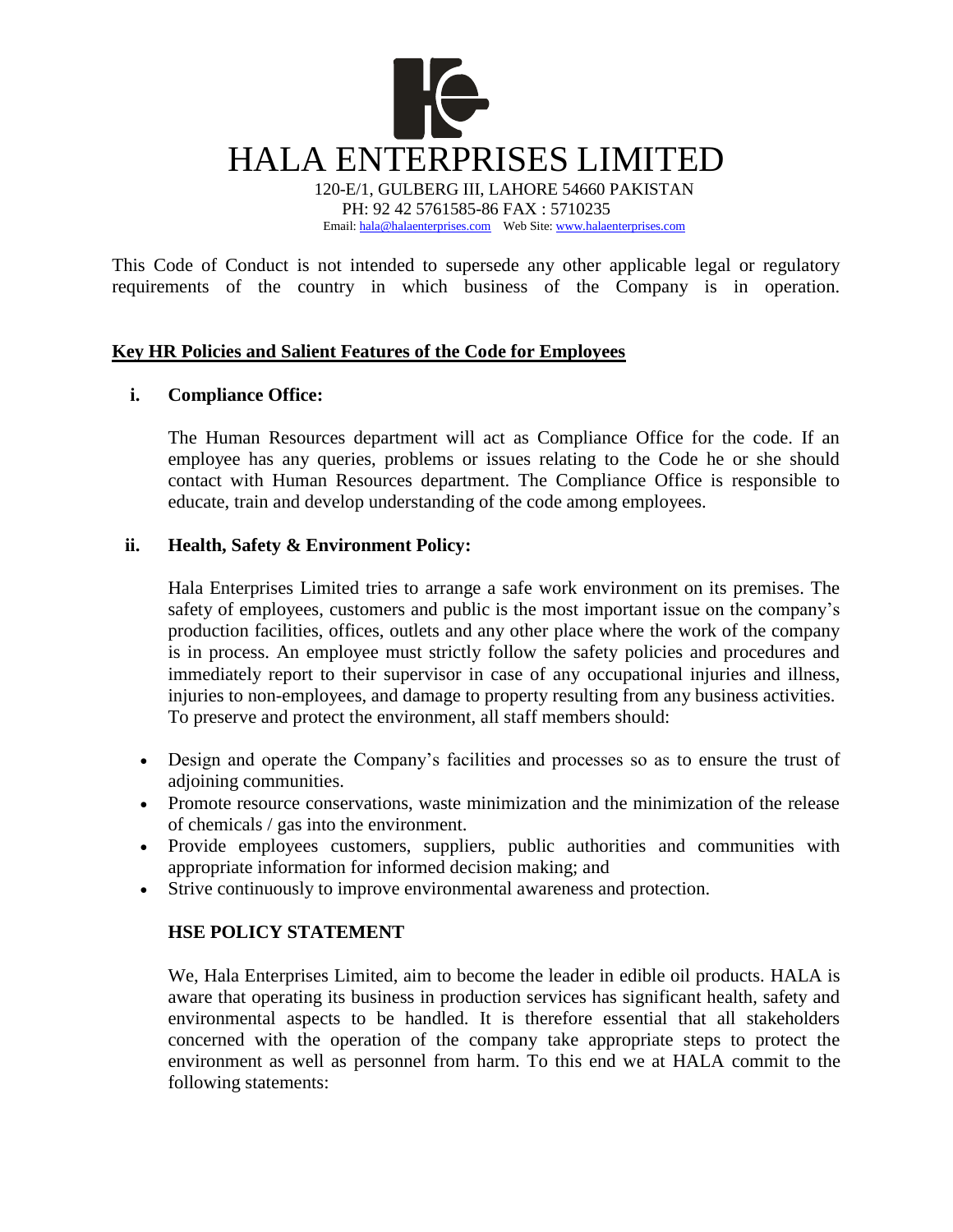

Email[: hala@halaenterprises.com](mailto:hala@halaenterprises.com) Web Site[: www.halaenterprises.com](http://www.halaenterprises.com/)

- To operate our business with regards to the HSE in order to prevent harm through our operations.
- To use appropriate safety equipment when undertaking our work.
- To integrate HSE issues into our decision making.
- To continually look for ways to improve our HSE system.
- Apply the principles of "reduce, reuse and recycle" in all processes.
- Monitor the use of chemicals and reduce their impact on the environment.
- To ensure compliance with relevant HSE legislation and other requirement related to our operations.
- To set and achieve our HSE objectives and targets.

# **iii. Physical Fitness for Duty:**

An employee must be mentally and physically fit and should remain fit for the work. An employee must not be under the influence of a drug or un-prescribed medicine which impairs his/her ability to work efficiently and safely. In case of prescribed medications the employee must report to his/her supervisor if he/she is taking some prescribed or over-the-counter medicines which might affect his/her ability to work efficiently and safely.

# **iv. Smoking Policy:**

Smoking and exposure of workplace to tobacco poses serious health hazards to the employees/trainees besides potential risks of fire and explosions. Considering this, smoking is permitted only in the designated **"Smoking Area".**

# **v. Alcohol, Drug and Gambling:**

An employee must not use alcohol in any form within the company premises. Similarly, the use of drugs, except under medical advice, is prohibited on all company locations / premises.

All forms of gambling / betting on the Company's premises are forbidden.

# **vi. Harassment:**

It is the policy of the Company, to promote a productive work environment and not to tolerate verbal or physical conduct by any employees that harasses, disrupts or interferes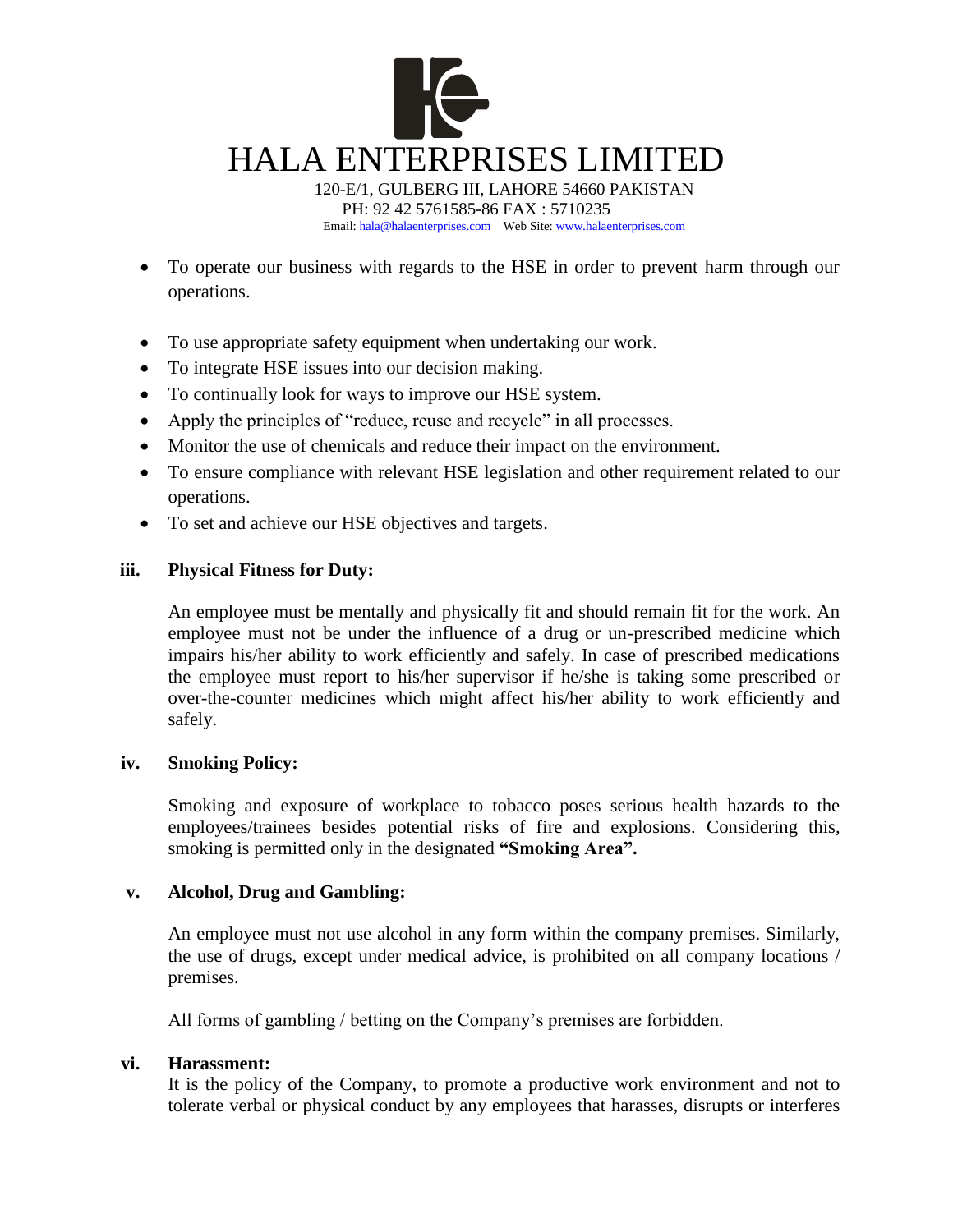

with another's work performance, or creates an intimidating, humiliating, offensive or hostile environment.

### **vii. Leave and Attendance policy:**

An employee must inform his/her senior or supervisor if he/she is unable to come at the place of his/her duty for any reason. For this an employee should always have the contact information of his/her supervisor. Detailed instructions in this regard are available in the Leave and Attendance procedures which can be obtained from the compliance office.

### **viii. Workplace Violence:**

An employee must not engage in acts or threats of violence. It is the duty of an employee to maintain a safe and secure workplace and avoid acts or threats of physical violence, intimidation, harassment or coercion, stalking, sabotage, and similar activities. Employees who are engaged in such activities will be terminated.

### **ix. Weapons in the Workplace:**

An employee must not bring, carry, store, or use any type of weapon on the Company owned, leased, or rented property; in the company owned, leased, or rented vehicle; in a personal vehicle while on the Company's business; or at a job site, whether on or off duty, unless an employee is explicitly authorized and has a legitimate business reason to do so.

# **x. Protection and Proper use of Company's Assets:**

An employee is expected to exercise their business judgment in a manner that protect the Company's assets and promotes their efficient use. An employee must follow the acquisition, use, maintenance and disposal policies for the acquisition, use, maintenance and disposal of the Company's assets. All Company assets are to be used for legitimate business purposes. An employee may use the company's assets on limited basis with the permission of his/her senior or supervisor.

Employees are expected to carefully use the company property (e.g. Motorcycle, Car, telephone set, cell phone, etc.) provided to them and the same can be taken into company custody for check-up/inspection at any time during the employment/contract period. Moreover, employees may have to sign a bond in this regard.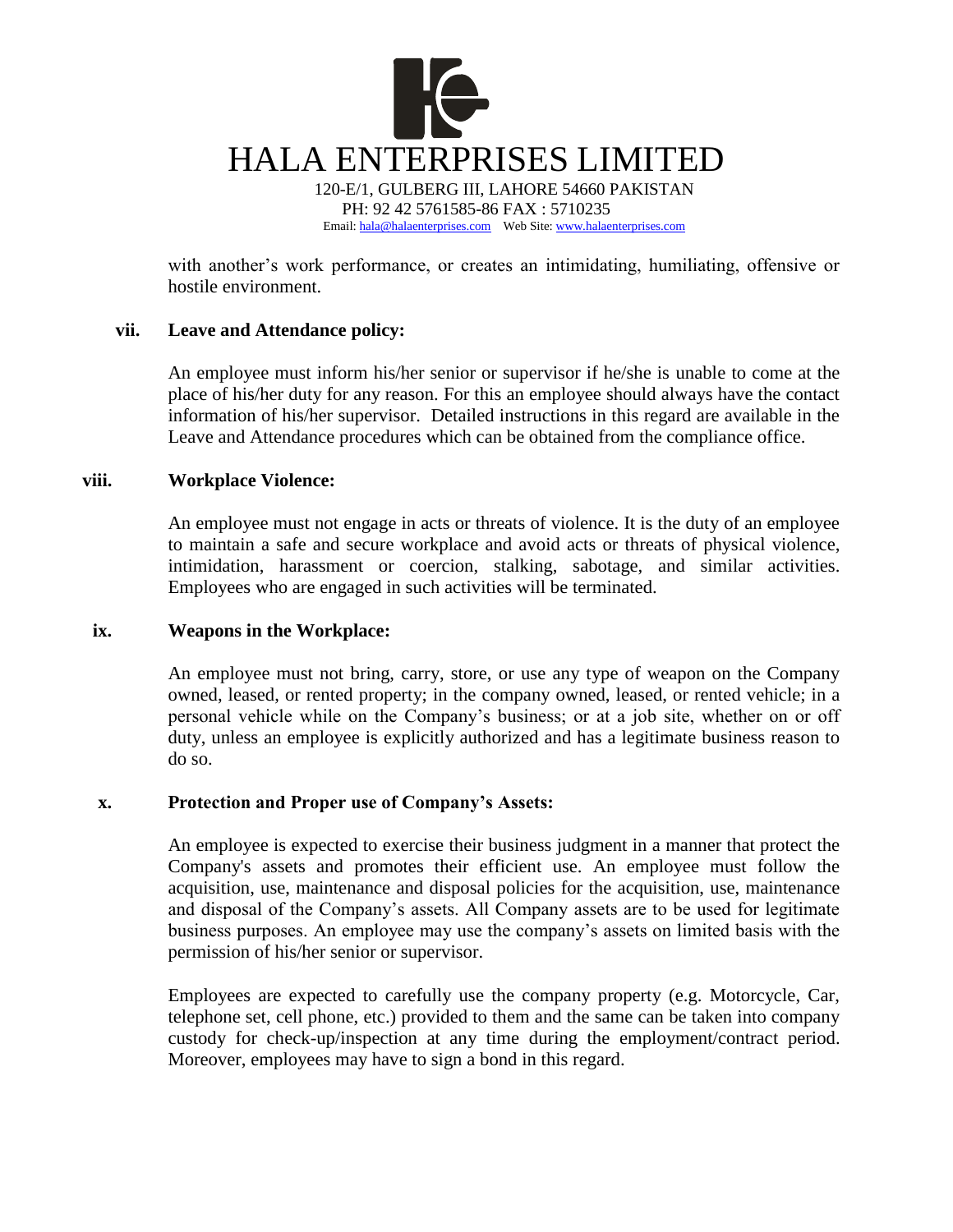

120-E/1, GULBERG III, LAHORE 54660 PAKISTAN PH: 92 42 5761585-86 FAX : 5710235 Email[: hala@halaenterprises.com](mailto:hala@halaenterprises.com) Web Site[: www.halaenterprises.com](http://www.halaenterprises.com/)

# **xi. Computer and System Security**

An employee is responsible for ensuring the security of the Company's computers and information system by complying with the company's information technology policy. It is the responsibility of an employee that he/she:

- Doesn't share passwords or other access credentials with any other person or group and doesn't use another person's password.
- Uses only approved, authorized, and properly licensed software on the Company's computer systems.
- Connects only the Company's owned computers and equipment to the Company networks.
- Doesn't attempt to circumvent or attack security controls on a computer system or network.
- Doesn't access or download pornographic, gaming, file sharing, or other inappropriate files or websites.
- Doesn't store inappropriate or pirated content on his/her company equipment.

Immediately report any suspected or actual breach of the Company's computer system or network security to Information Security's.

# **xii. Social Media**

Social networking sites like Face book and Twitter are used by many to share insights, opinions, and information. Unless an employee is an officially designated company spokesperson, he/she is not authorized to speak on behalf of Hala Enterprises Limited through social media channels, regardless of whether he/she is using a company device or personal device.

In the course of an employee's own personal use of these sites, if he/she chooses to post information related to the Company than an employee is personally accountable for what he/she posts online. Remember, once information is posted to the Internet, it is there for good. An employee must:

- Be open and honest about who he/she is and its role with the company.
- Always include a disclaimer stating that the views an employee publishes are his/her own and don't necessarily reflect those of Hala Enterprises Limited (unless an employee is authorized to speak on behalf of the company).
- Be truthful and accurate.
- Be respectful.
- Disagree agreeably and be professional.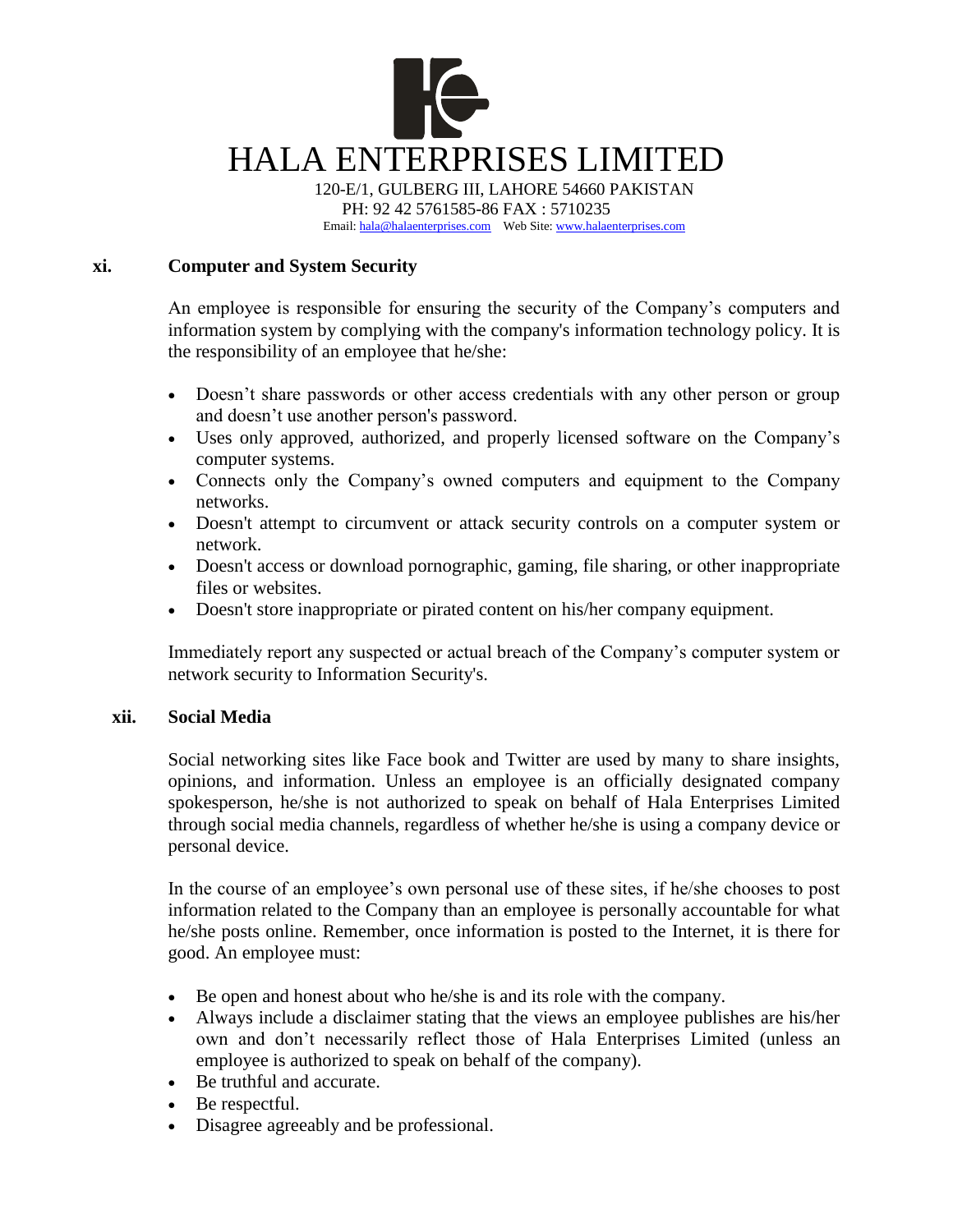

• Protect confidential information and respect copyright and fair use laws.

# **xiii. Relations and Fair Dealing with Suppliers, Consultants, Officers and other Employees.**

Each employee is expected to deal fairly with the respective customer of the Company, suppliers, competitors, officers, and employees. None should take unfair advantage of anyone through manipulation, concealment, abuse of privileged information, misrepresentation of material facts, or any other unfair dealing practice and will not accept or receive gifts from any of the customers, stakeholders, suppliers, bankers etc. Inappropriate use of proprietary information, misusing trade secret information or inducing such disclosures by past or present employees of other companies is prohibited.

# **xiv. Bribes and Commercial Payments**

The payment of bribes kickbacks or other payments in cash or kind to obtain business or otherwise gain advantage is strictly prohibited, irrespective of whether payments or offers are made directly or (knowingly) via an intermediary.

Such payments are fundamentally inconsistent with the desire to maintain high standards of integrity in its business and relationships.

Furthermore, it is strictly forbidden for any company employee to enter into any type of business, commercial or monetary arrangements with any supplier/vendor or customer/dealer/distributor of the company. This policy is to be strictly followed at all times without exception.

# **xv. Confidential Information**

Staff members should not keep or make copies of correspondence, documents, papers and records, list of suppliers or consumers without the consent of the Company. Company's information and records should be kept on Company premises only and unpublished information may be disclosed to external organizations / individuals only on "need to know" basis. In case of doubt in this regard, the Management's advice should be sought.

# *Non-disclosure/ confidentiality policy*

The protection of confidential business information and trade secrets is very important to the interests and success of Hala Enterprises Limited. Such confidential information includes, but is not limited to, the following examples:

- Compensation data,
- Financial information,